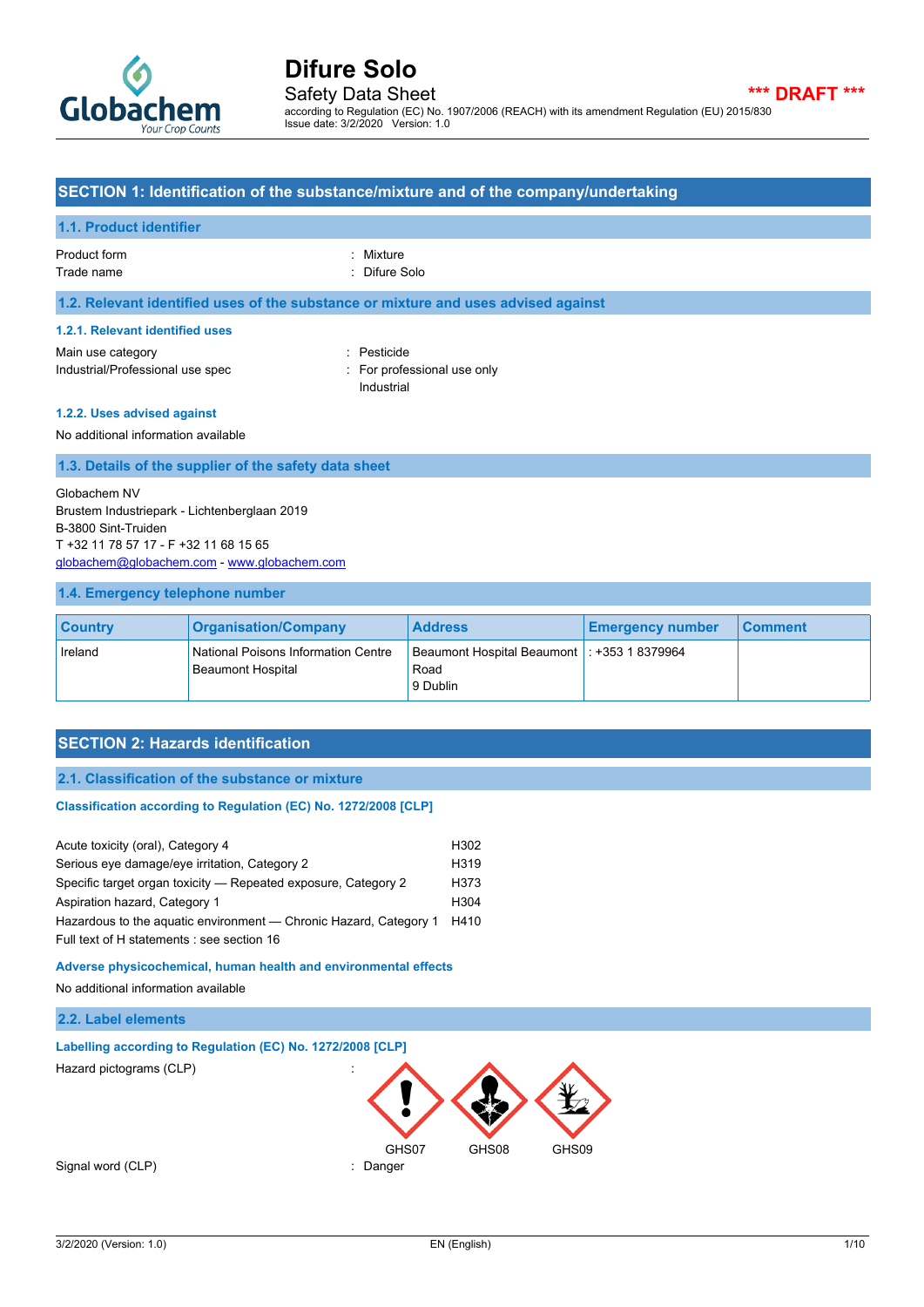### Safety Data Sheet **\*\*\* DRAFT \*\*\***

according to Regulation (EC) No. 1907/2006 (REACH) with its amendment Regulation (EU) 2015/830



| Hazard statements (CLP)        | : H302 - Harmful if swallowed.<br>H304 - May be fatal if swallowed and enters airways.<br>H319 - Causes serious eye irritation.                                                                                                                                                                                                                        |
|--------------------------------|--------------------------------------------------------------------------------------------------------------------------------------------------------------------------------------------------------------------------------------------------------------------------------------------------------------------------------------------------------|
|                                | H373 - May cause damage to organs through prolonged or repeated exposure.<br>H410 - Very toxic to aquatic life with long lasting effects.                                                                                                                                                                                                              |
| Precautionary statements (CLP) | $\therefore$ P273 - Avoid release to the environment.<br>P280 - Wear eye protection, face protection, protective clothing, protective gloves.<br>P301+P310 - IF SWALLOWED: Immediately call a doctor, a POISON CENTER.<br>P337+P313 - If eye irritation persists: Get medical advice/attention.<br>P405 - Store locked up.                             |
| EUH-statements                 | P501 - Dispose of contents and container to hazardous or special waste collection point, in<br>accordance with local, regional, national and/or international regulation.<br>: EUH401 - To avoid risks to human health and the environment, comply with the instructions<br>for use.<br>EUH066 - Repeated exposure may cause skin dryness or cracking. |

### **2.3. Other hazards**

PBT: not relevant – no registration required vPvB: not relevant – no registration required

# **SECTION 3: Composition/information on ingredients**

### **3.1. Substances**

### Not applicable

### **3.2. Mixtures**

| <b>Name</b>                                                                                | <b>Product identifier</b> | Conc.<br>$($ % w/w) | <b>Classification according to</b><br><b>Regulation (EC) No.</b><br>1272/2008 [CLP] |
|--------------------------------------------------------------------------------------------|---------------------------|---------------------|-------------------------------------------------------------------------------------|
| Difenoconazole<br>$\Box$ . It is a contract that is a contracted as a contracted $\Lambda$ | (CAS-No.) 119446-68-3     | 23.58               | Acute Tox. 4 (Oral), H302<br>Aquatic Acute 1, H400<br>Aquatic Chronic 1, H410       |

Full text of H-statements: see section 16

| <b>SECTION 4: First aid measures</b>                             |                                                                                                                                      |  |  |  |  |
|------------------------------------------------------------------|--------------------------------------------------------------------------------------------------------------------------------------|--|--|--|--|
| 4.1. Description of first aid measures                           |                                                                                                                                      |  |  |  |  |
| First-aid measures general                                       | : Never give anything by mouth to an unconscious person. If you feel unwell, seek medical<br>advice (show the label where possible). |  |  |  |  |
| First-aid measures after inhalation                              | : Allow affected person to breathe fresh air. Allow the victim to rest.                                                              |  |  |  |  |
| First-aid measures after skin contact                            | : Remove affected clothing and wash all exposed skin area with mild soap and water,<br>followed by warm water rinse.                 |  |  |  |  |
| First-aid measures after eye contact                             | : Rinse immediately with plenty of water. Obtain medical attention if pain, blinking or redness<br>persists.                         |  |  |  |  |
| First-aid measures after ingestion                               | : Rinse mouth. Do NOT induce vomiting. Obtain emergency medical attention.                                                           |  |  |  |  |
| 4.2. Most important symptoms and effects, both acute and delayed |                                                                                                                                      |  |  |  |  |
| Symptoms/effects                                                 | Not expected to present a significant hazard under anticipated conditions of normal use.                                             |  |  |  |  |
|                                                                  |                                                                                                                                      |  |  |  |  |

**4.3. Indication of any immediate medical attention and special treatment needed**

No additional information available

| <b>SECTION 5: Firefighting measures</b> |                                                        |
|-----------------------------------------|--------------------------------------------------------|
| 5.1. Extinguishing media                |                                                        |
| Suitable extinguishing media            | : Foam. Dry powder. Carbon dioxide. Water spray. Sand. |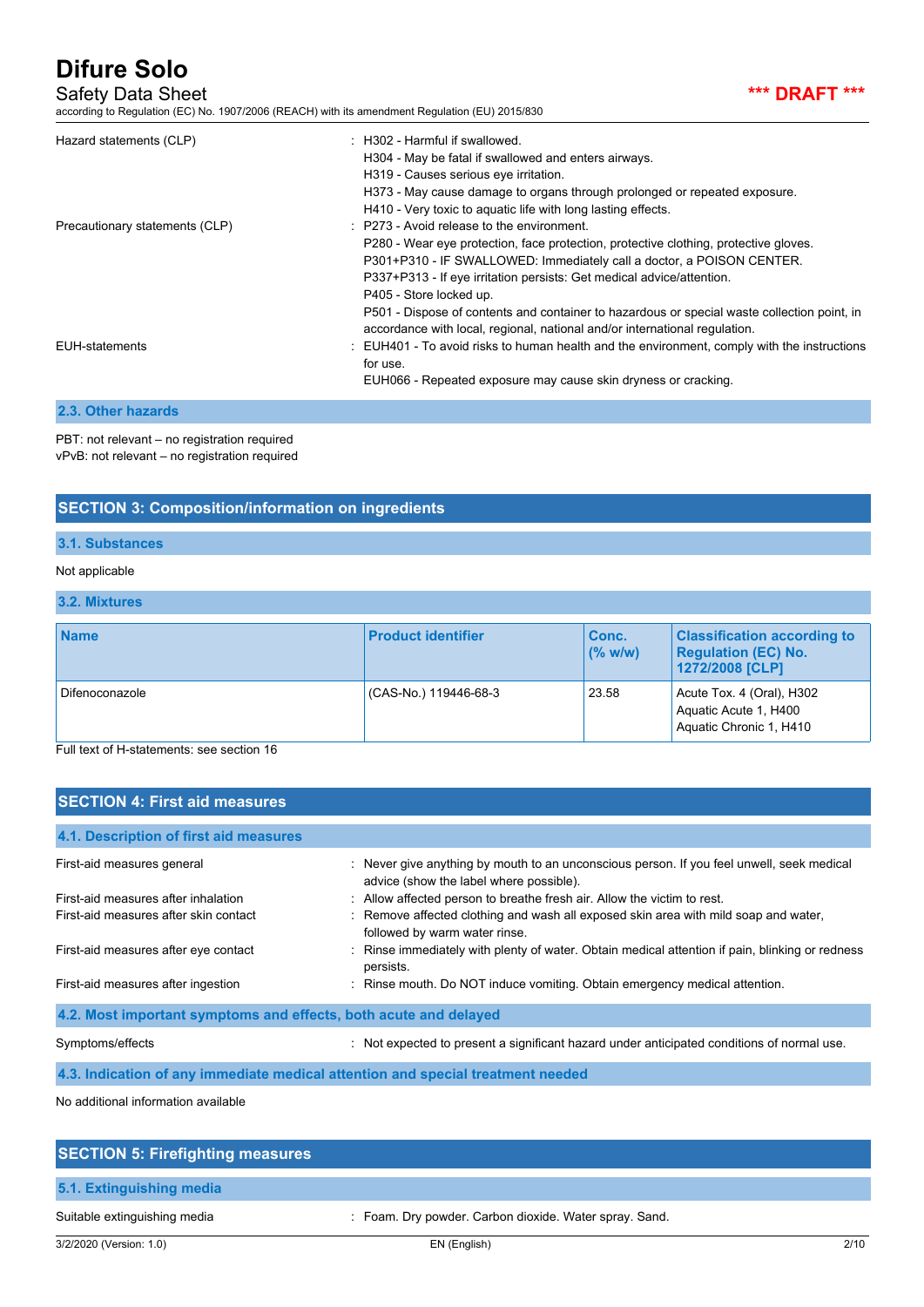| <b>Safety Data Sheet</b> |  |  |  |  |
|--------------------------|--|--|--|--|
|                          |  |  |  |  |

according to Regulation (EC) No. 1907/2006 (REACH) with its amendment Regulation (EU) 2015/830

\*\*\* **DRAFT** \*\*\*

|  | Unsuitable extinguishing media |  |
|--|--------------------------------|--|
|--|--------------------------------|--|

: Do not use a heavy water stream.

| 5.2. Special hazards arising from the substance or mixture |                                                                                                                                                                          |  |
|------------------------------------------------------------|--------------------------------------------------------------------------------------------------------------------------------------------------------------------------|--|
| No additional information available                        |                                                                                                                                                                          |  |
| 5.3. Advice for firefighters                               |                                                                                                                                                                          |  |
| Firefighting instructions                                  | : Use water spray or fog for cooling exposed containers. Exercise caution when fighting any<br>chemical fire. Prevent fire fighting water from entering the environment. |  |
| Protection during firefighting                             | : Do not enter fire area without proper protective equipment, including respiratory protection.                                                                          |  |

| <b>SECTION 6: Accidental release measures</b>                                   |                                                                          |  |
|---------------------------------------------------------------------------------|--------------------------------------------------------------------------|--|
|                                                                                 | 6.1. Personal precautions, protective equipment and emergency procedures |  |
| 6.1.1. For non-emergency personnel<br>Emergency procedures                      | : Evacuate unnecessary personnel.                                        |  |
| 6.1.2. For emergency responders<br>Protective equipment<br>Emergency procedures | Equip cleanup crew with proper protection.<br>: Ventilate area.          |  |
| <b>6.2. Environmental precautions</b>                                           |                                                                          |  |

Prevent entry to sewers and public waters. Notify authorities if liquid enters sewers or public waters.

| 6.3. Methods and material for containment and cleaning up |                                                                                                                                                   |  |
|-----------------------------------------------------------|---------------------------------------------------------------------------------------------------------------------------------------------------|--|
| Methods for cleaning up                                   | : Soak up spills with inert solids, such as clay or diatomaceous earth as soon as possible.<br>Collect spillage. Store away from other materials. |  |

**6.4. Reference to other sections**

See Heading 8. Exposure controls and personal protection.

| <b>SECTION 7: Handling and storage</b>                            |                                                                                                                                                                                                        |  |  |  |
|-------------------------------------------------------------------|--------------------------------------------------------------------------------------------------------------------------------------------------------------------------------------------------------|--|--|--|
| 7.1. Precautions for safe handling                                |                                                                                                                                                                                                        |  |  |  |
| Precautions for safe handling                                     | : Wash hands and other exposed areas with mild soap and water before eating, drinking or<br>smoking and when leaving work. Provide good ventilation in process area to prevent<br>formation of vapour. |  |  |  |
| 7.2. Conditions for safe storage, including any incompatibilities |                                                                                                                                                                                                        |  |  |  |
| Storage conditions                                                | : Keep only in the original container in a cool, well ventilated place away from : Direct<br>sunlight. Keep container closed when not in use.                                                          |  |  |  |
| Incompatible products                                             | : Strong bases. Strong acids.                                                                                                                                                                          |  |  |  |
| Incompatible materials                                            | : Sources of ignition. Direct sunlight.                                                                                                                                                                |  |  |  |
| 7.3. Specific end use(s)                                          |                                                                                                                                                                                                        |  |  |  |

No additional information available

# **SECTION 8: Exposure controls/personal protection 8.1. Control parameters** No additional information available **8.2. Exposure controls**

#### **Personal protective equipment:**

Avoid all unnecessary exposure.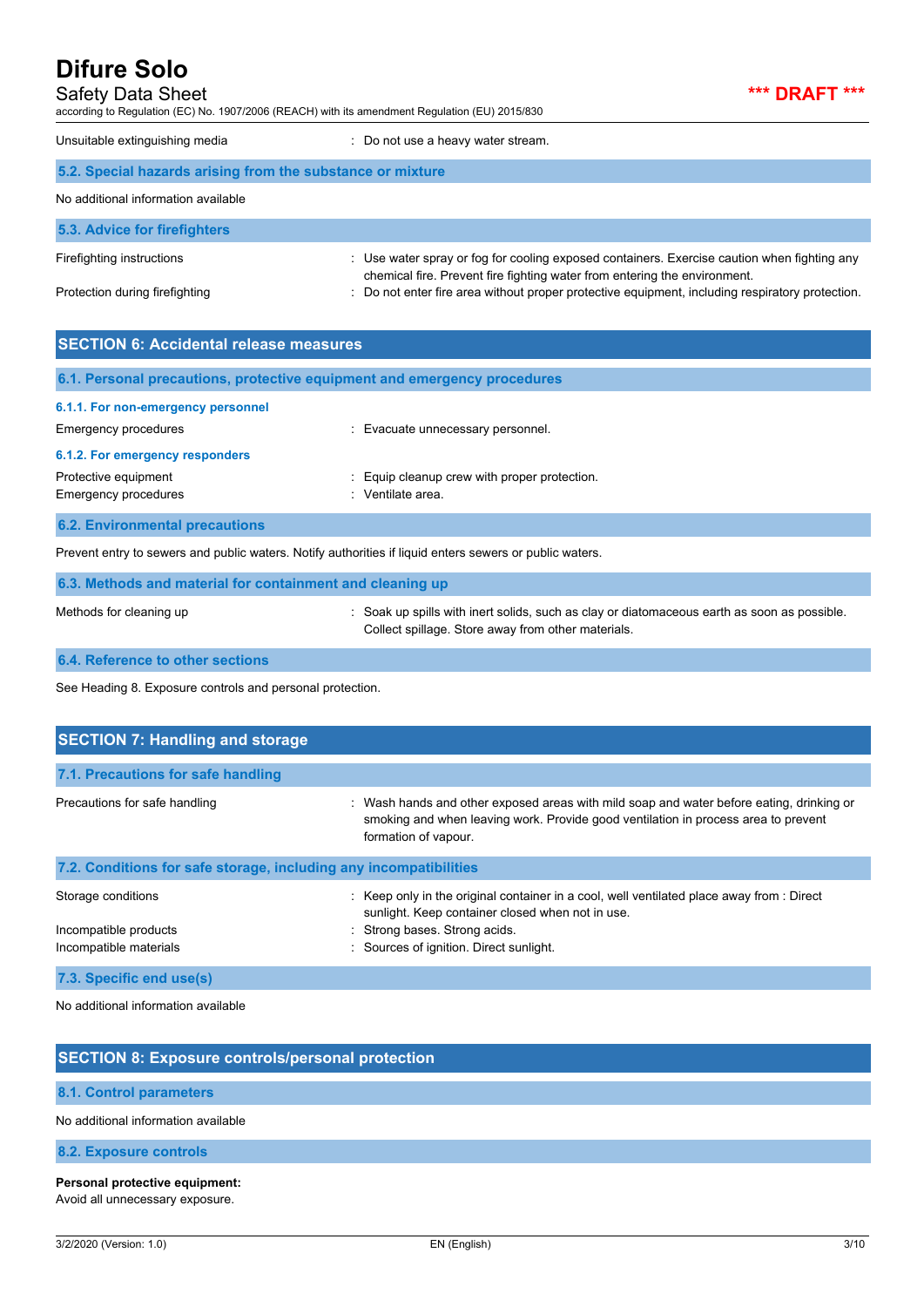# Safety Data Sheet **\*\*\* DRAFT \*\*\***

according to Regulation (EC) No. 1907/2006 (REACH) with its amendment Regulation (EU) 2015/830

| Hand protection:                   |
|------------------------------------|
| Wear protective gloves.            |
|                                    |
| Eye protection:                    |
| Chemical goggles or safety glasses |
|                                    |
| <b>Respiratory protection:</b>     |
| Wear appropriate mask              |

#### **Other information:**

Do not eat, drink or smoke during use.

| <b>SECTION 9: Physical and chemical properties</b>         |                                                  |  |  |
|------------------------------------------------------------|--------------------------------------------------|--|--|
| 9.1. Information on basic physical and chemical properties |                                                  |  |  |
| Physical state                                             | Liquid                                           |  |  |
| Colour                                                     | light brown. light yellow.                       |  |  |
| Odour                                                      | characteristic.                                  |  |  |
| Odour threshold                                            | No data available                                |  |  |
| pH                                                         | No data available                                |  |  |
| pH solution                                                | 6.5(1%)                                          |  |  |
| Relative evaporation rate (butylacetate=1)                 | No data available                                |  |  |
| Melting point                                              | No data available                                |  |  |
| Freezing point                                             | No data available                                |  |  |
| Boiling point                                              | No data available                                |  |  |
| Flash point                                                | 75 °C                                            |  |  |
| Auto-ignition temperature                                  | > 260 °C                                         |  |  |
| Decomposition temperature                                  | No data available                                |  |  |
| Flammability (solid, gas)                                  | Non flammable.                                   |  |  |
| Vapour pressure                                            | No data available                                |  |  |
| Relative vapour density at 20 °C                           | No data available                                |  |  |
| Relative density                                           | 1.06                                             |  |  |
| Solubility                                                 | No data available                                |  |  |
| Partition coefficient n-octanol/water (Log Pow)            | No data available                                |  |  |
| Viscosity, kinematic                                       | No data available                                |  |  |
| Viscosity, dynamic                                         | No data available                                |  |  |
| <b>Explosive properties</b>                                | Product is not explosive.                        |  |  |
| Oxidising properties                                       | Non oxidizing material according to EC criteria. |  |  |
| <b>Explosive limits</b>                                    | No data available                                |  |  |

No additional information available

## **SECTION 10: Stability and reactivity**

#### **10.1. Reactivity**

No additional information available

#### **10.2. Chemical stability**

Not established.

### **10.3. Possibility of hazardous reactions**

Not established.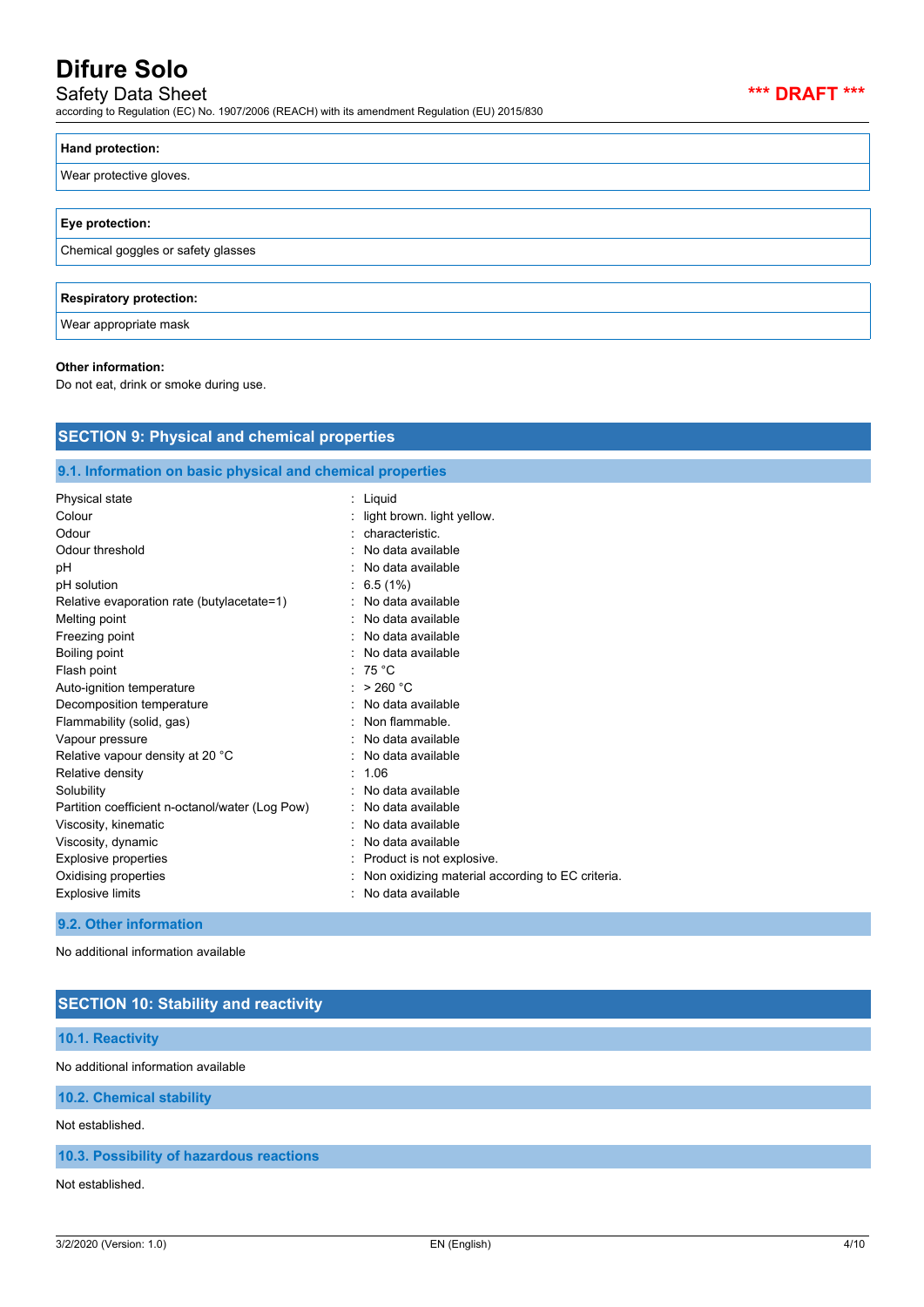### Safety Data Sheet **\*\*\* DRAFT \*\*\***

according to Regulation (EC) No. 1907/2006 (REACH) with its amendment Regulation (EU) 2015/830



**10.4. Conditions to avoid**

Direct sunlight. Extremely high or low temperatures.

**10.5. Incompatible materials**

Strong acids. Strong bases.

**10.6. Hazardous decomposition products**

fume. Carbon monoxide. Carbon dioxide.

|  |  | <b>SECTION 11: Toxicological information</b> |
|--|--|----------------------------------------------|

| 11.1. Information on toxicological effects |  |  |
|--------------------------------------------|--|--|
|                                            |  |  |

| Acute toxicity (oral)       | $\therefore$ Harmful if swallowed. |
|-----------------------------|------------------------------------|
| Acute toxicity (dermal)     | : Not classified                   |
| Acute toxicity (inhalation) | : Not classified                   |

| <b>Difure Solo</b> |                    |  |
|--------------------|--------------------|--|
| LD50 oral rat      | $300 - 2000$ mg/kg |  |
| LD50 dermal rat    | $>$ 2000 mg/kg     |  |

| Difenoconazole (119446-68-3) |                    |
|------------------------------|--------------------|
| LD50 oral rat                | $300 - 2000$ mg/kg |
| LD50 dermal rabbit           | $>$ 2000 mg/kg     |
| LC50 inhalation rat (mg/l)   | $> 3.3$ mg/l/4h    |
| Skin corrosion/irritation    | Not classified     |

| ƏNILL CÜLLÜSIÜLINI HIJAHULL                            | . TNUL CIASSITIEU                                                    |
|--------------------------------------------------------|----------------------------------------------------------------------|
| Additional information                                 | : Based on available data, the classification criteria are not met   |
| Serious eye damage/irritation                          | : Causes serious eye irritation.                                     |
| Respiratory or skin sensitisation                      | : Not classified                                                     |
| Additional information                                 | : Based on available data, the classification criteria are not met   |
| Germ cell mutagenicity                                 | : Not classified                                                     |
| Additional information                                 | : Based on available data, the classification criteria are not met   |
| Carcinogenicity                                        | : Not classified                                                     |
| Additional information                                 | : Based on available data, the classification criteria are not met   |
| Reproductive toxicity                                  | : Not classified                                                     |
| Additional information                                 | : Based on available data, the classification criteria are not met   |
| STOT-single exposure                                   | : Not classified                                                     |
| Additional information                                 | : Based on available data, the classification criteria are not met   |
| STOT-repeated exposure                                 | : May cause damage to organs through prolonged or repeated exposure. |
| Additional information                                 | : Based on available data, the classification criteria are not met   |
| Aspiration hazard                                      | : May be fatal if swallowed and enters airways.                      |
| Potential adverse human health effects and<br>symptoms | : Based on available data, the classification criteria are not met.  |

### **SECTION 12: Ecological information**

#### **12.1. Toxicity**

Hazardous to the aquatic environment, short-term (acute) : Not classified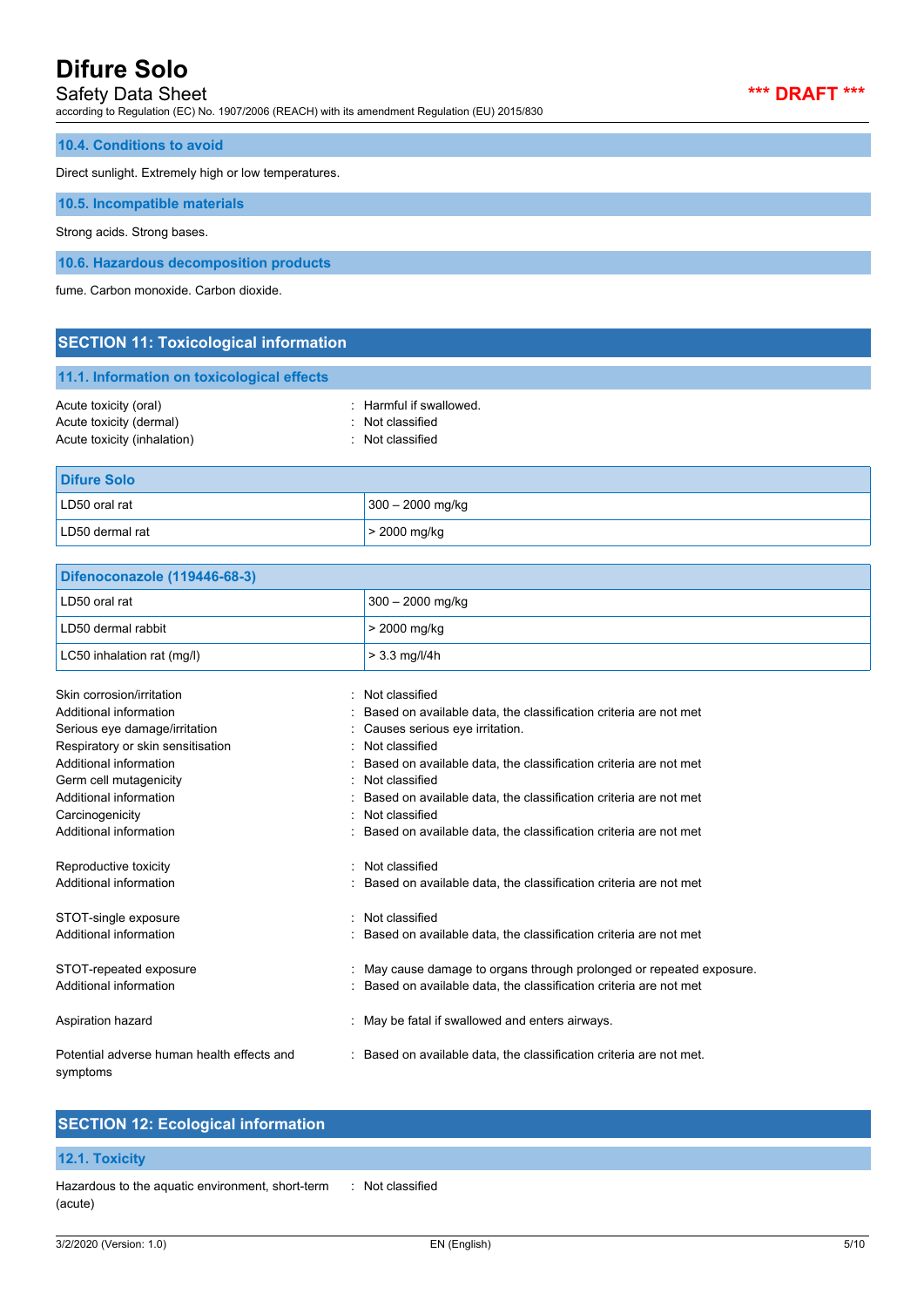Safety Data Sheet **\*\*\* DRAFT \*\*\***

according to Regulation (EC) No. 1907/2006 (REACH) with its amendment Regulation (EU) 2015/830

Hazardous to the aquatic environment, long-term (chronic)

: Very toxic to aquatic life with long lasting effects.

| <b>Difure Solo</b>                                            |                                                                                                                                                                                 |  |  |
|---------------------------------------------------------------|---------------------------------------------------------------------------------------------------------------------------------------------------------------------------------|--|--|
| LC50 fish 1                                                   | 1 - 10 mg/l (96 h) Oncorhynchus mykiss                                                                                                                                          |  |  |
| EC50 Daphnia 1                                                | 1-10 mg/l (48 h) Daphnia magna                                                                                                                                                  |  |  |
| ErC50 (algae)                                                 | 1 - 10 mg/l (72h) Pseudokirchneriella subcapitata                                                                                                                               |  |  |
|                                                               |                                                                                                                                                                                 |  |  |
| Difenoconazole (119446-68-3)                                  |                                                                                                                                                                                 |  |  |
| LC50 fish 1                                                   | $< 1$ mg/l                                                                                                                                                                      |  |  |
| EC50 Daphnia 1                                                | $< 1$ mg/l                                                                                                                                                                      |  |  |
| ErC50 (algae)                                                 | $< 1$ mg/l                                                                                                                                                                      |  |  |
| 12.2. Persistence and degradability                           |                                                                                                                                                                                 |  |  |
| <b>Difure Solo</b>                                            |                                                                                                                                                                                 |  |  |
| Persistence and degradability                                 | Not readily biodegradable.                                                                                                                                                      |  |  |
|                                                               |                                                                                                                                                                                 |  |  |
| Difenoconazole (119446-68-3)<br>Persistence and degradability | Not readily biodegradable. May cause long-term adverse effects in the environment.                                                                                              |  |  |
|                                                               |                                                                                                                                                                                 |  |  |
| 12.3. Bioaccumulative potential                               |                                                                                                                                                                                 |  |  |
| <b>Difure Solo</b>                                            |                                                                                                                                                                                 |  |  |
| Bioconcentration factor (BCF REACH)                           | 300                                                                                                                                                                             |  |  |
| Bioaccumulative potential                                     | Not established.                                                                                                                                                                |  |  |
| Difenoconazole (119446-68-3)                                  |                                                                                                                                                                                 |  |  |
| Bioconcentration factor (BCF REACH)                           | 330                                                                                                                                                                             |  |  |
| Partition coefficient n-octanol/water (Log Pow)               | 4.36                                                                                                                                                                            |  |  |
| 12.4. Mobility in soil                                        |                                                                                                                                                                                 |  |  |
| <b>Difure Solo</b>                                            |                                                                                                                                                                                 |  |  |
| Surface tension                                               | 36.1 mN/m (25°C)                                                                                                                                                                |  |  |
|                                                               |                                                                                                                                                                                 |  |  |
| Difenoconazole (119446-68-3)                                  |                                                                                                                                                                                 |  |  |
| Mobility in soil                                              | low                                                                                                                                                                             |  |  |
| Partition coefficient n-octanol/water (Log Koc)               | 3.58                                                                                                                                                                            |  |  |
| 12.5. Results of PBT and vPvB assessment                      |                                                                                                                                                                                 |  |  |
| <b>Difure Solo</b>                                            |                                                                                                                                                                                 |  |  |
| PBT: not relevant - no registration required                  |                                                                                                                                                                                 |  |  |
| vPvB: not relevant - no registration required                 |                                                                                                                                                                                 |  |  |
| <b>Component</b>                                              |                                                                                                                                                                                 |  |  |
| Difenoconazole (119446-68-3)                                  | This substance/mixture does not meet the PBT criteria of REACH regulation, annex XIII<br>This substance/mixture does not meet the vPvB criteria of REACH regulation, annex XIII |  |  |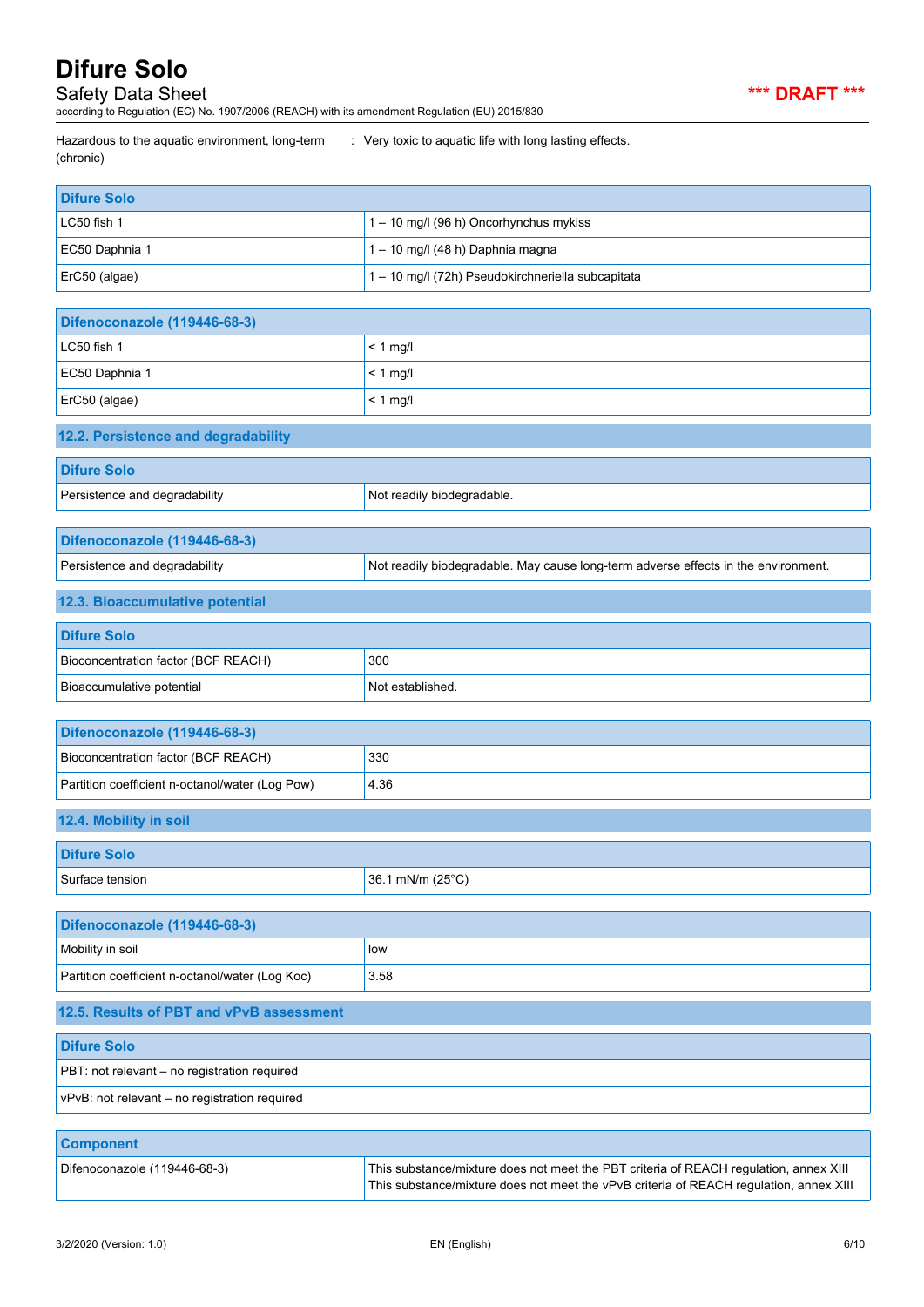# Safety Data Sheet **\*\*\* DRAFT \*\*\***

according to Regulation (EC) No. 1907/2006 (REACH) with its amendment Regulation (EU) 2015/830

### **12.6. Other adverse effects**

Additional information **interval information** : Avoid release to the environment.

| <b>SECTION 13: Disposal considerations</b>                              |                                                                                                                  |
|-------------------------------------------------------------------------|------------------------------------------------------------------------------------------------------------------|
| 13.1. Waste treatment methods                                           |                                                                                                                  |
| Product/Packaging disposal recommendations<br>Ecology - waste materials | : Dispose in a safe manner in accordance with local/national regulations.<br>: Avoid release to the environment. |

## **SECTION 14: Transport information**

In accordance with ADN / ADR / IATA / IMDG / RID

| 14.1. UN number                                                                                                                                                                              |                                                                                                                                                                                                                                                                                                                                                                                                                                                                                       |
|----------------------------------------------------------------------------------------------------------------------------------------------------------------------------------------------|---------------------------------------------------------------------------------------------------------------------------------------------------------------------------------------------------------------------------------------------------------------------------------------------------------------------------------------------------------------------------------------------------------------------------------------------------------------------------------------|
| UN-No. (ADR)<br>UN-No. (IMDG)<br>UN-No. (IATA)<br>UN-No. (ADN)<br>UN-No. (RID)                                                                                                               | : UN 3082<br>: UN 3082<br>: UN 3082<br>: UN 3082<br>: UN 3082                                                                                                                                                                                                                                                                                                                                                                                                                         |
| 14.2. UN proper shipping name                                                                                                                                                                |                                                                                                                                                                                                                                                                                                                                                                                                                                                                                       |
| Proper Shipping Name (ADR)<br>Proper Shipping Name (IMDG)<br>Proper Shipping Name (IATA)<br>Proper Shipping Name (ADN)<br>Proper Shipping Name (RID)<br>Transport document description (ADR) | : ENVIRONMENTALLY HAZARDOUS SUBSTANCE, LIQUID, N.O.S. (difenoconazole)<br>: ENVIRONMENTALLY HAZARDOUS SUBSTANCE, LIQUID, N.O.S. (difenoconazole)<br>: Environmentally hazardous substance, liquid, n.o.s. (difenoconazole)<br>: ENVIRONMENTALLY HAZARDOUS SUBSTANCE, LIQUID, N.O.S. (difenoconazole)<br>: ENVIRONMENTALLY HAZARDOUS SUBSTANCE, LIQUID, N.O.S. (difenoconazole)<br>: UN 3082 ENVIRONMENTALLY HAZARDOUS SUBSTANCE, LIQUID, N.O.S.<br>(difenoconazole), $9$ , III, $(-)$ |
| Transport document description (IMDG)                                                                                                                                                        | : UN 3082 ENVIRONMENTALLY HAZARDOUS SUBSTANCE, LIQUID, N.O.S.<br>(difenoconazole), 9, III, MARINE POLLUTANT                                                                                                                                                                                                                                                                                                                                                                           |
| Transport document description (IATA)                                                                                                                                                        | : UN 3082 Environmentally hazardous substance, liquid, n.o.s. (difenoconazole), 9, III                                                                                                                                                                                                                                                                                                                                                                                                |
| Transport document description (ADN)                                                                                                                                                         | : UN 3082 ENVIRONMENTALLY HAZARDOUS SUBSTANCE, LIQUID, N.O.S.<br>(difenoconazole), 9, III                                                                                                                                                                                                                                                                                                                                                                                             |
| Transport document description (RID)                                                                                                                                                         | : UN 3082 ENVIRONMENTALLY HAZARDOUS SUBSTANCE, LIQUID, N.O.S.<br>(difenoconazole), 9, III                                                                                                                                                                                                                                                                                                                                                                                             |

### **14.3. Transport hazard class(es)**

#### **ADR**

Transport hazard class(es) (ADR) : 9 Danger labels (ADR) 32 and 20 and 20 and 20 and 20 and 20 and 20 and 20 and 20 and 20 and 20 and 20 and 20 and 20 and 20 and 20 and 20 and 20 and 20 and 20 and 20 and 20 and 20 and 20 and 20 and 20 and 20 and 20 and 20 and

**IMDG** Transport hazard class(es) (IMDG) : 9<br>Danger labels (IMDG) : 9 Danger labels (IMDG)

**IATA** Transport hazard class(es) (IATA) : 9

:

: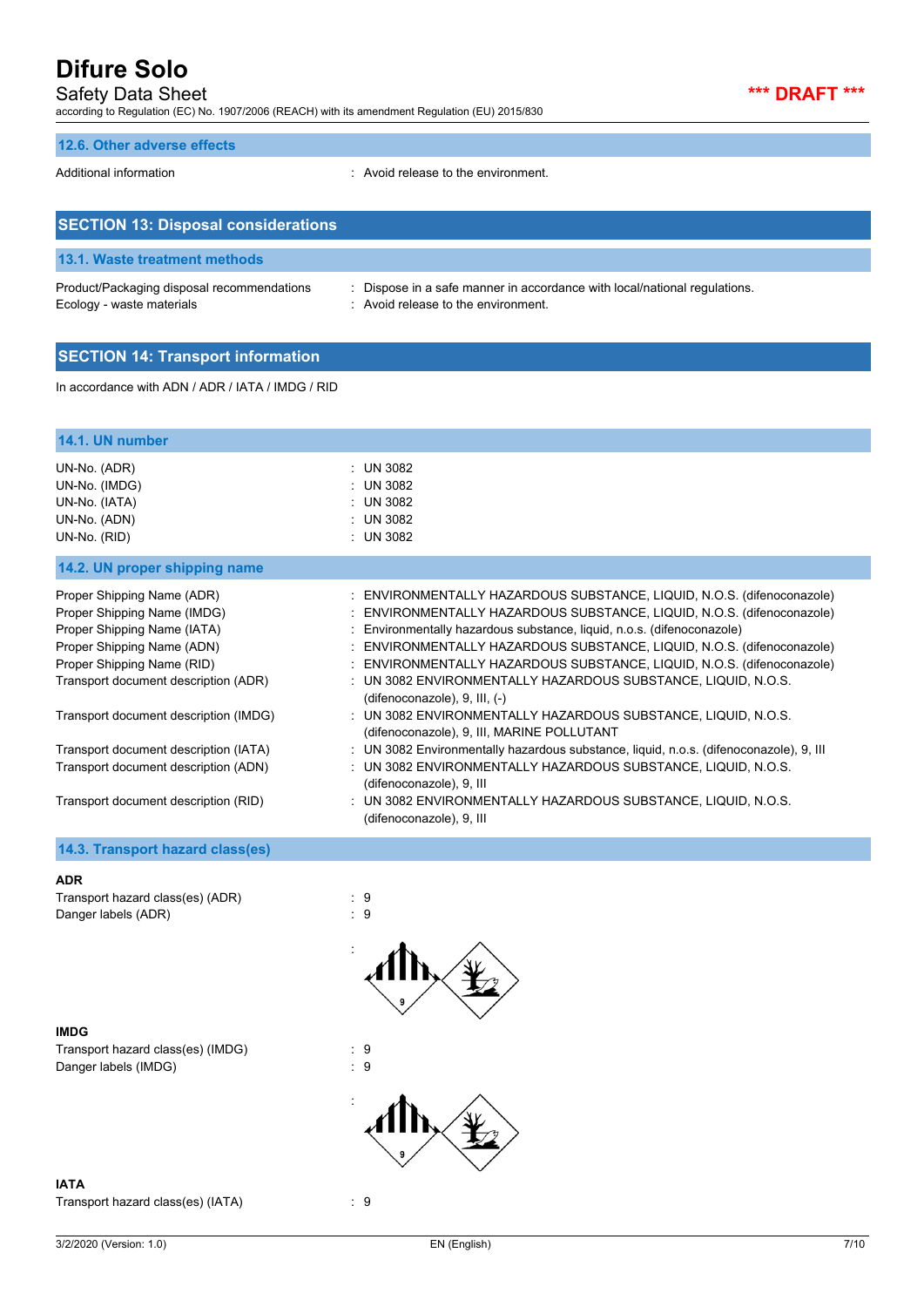Safety Data Sheet **\*\*\* DRAFT \*\*\***

according to Regulation (EC) No. 1907/2006 (REACH) with its amendment Regulation (EU) 2015/830

Danger labels (IATA) : 9



**ADN**

Transport hazard class(es) (ADN) : 9 Danger labels (ADN) : 9



**RID** Transport hazard class(es) (RID) : 9 Danger labels (RID) : 9



| 14.4. Packing group                                                                                                                                                                                                                                                                                                                                                                                                                                                                                                                                                                                                                                |                                                                                                                                                                                                                    |
|----------------------------------------------------------------------------------------------------------------------------------------------------------------------------------------------------------------------------------------------------------------------------------------------------------------------------------------------------------------------------------------------------------------------------------------------------------------------------------------------------------------------------------------------------------------------------------------------------------------------------------------------------|--------------------------------------------------------------------------------------------------------------------------------------------------------------------------------------------------------------------|
| Packing group (ADR)<br>Packing group (IMDG)<br>Packing group (IATA)<br>Packing group (ADN)<br>Packing group (RID)                                                                                                                                                                                                                                                                                                                                                                                                                                                                                                                                  | $\pm$ 111<br>$\pm$ 111<br>$\pm$ 111<br>$\pm$ 111<br>$\pm$ 111                                                                                                                                                      |
| <b>14.5. Environmental hazards</b>                                                                                                                                                                                                                                                                                                                                                                                                                                                                                                                                                                                                                 |                                                                                                                                                                                                                    |
| Dangerous for the environment<br>Marine pollutant<br>Other information                                                                                                                                                                                                                                                                                                                                                                                                                                                                                                                                                                             | : Yes<br>÷.<br>Yes<br>: No supplementary information available                                                                                                                                                     |
| 14.6. Special precautions for user                                                                                                                                                                                                                                                                                                                                                                                                                                                                                                                                                                                                                 |                                                                                                                                                                                                                    |
| <b>Overland transport</b><br>Classification code (ADR)<br>Special provisions (ADR)<br>Limited quantities (ADR)<br>Excepted quantities (ADR)<br>Packing instructions (ADR)<br>Special packing provisions (ADR)<br>Mixed packing provisions (ADR)<br>Portable tank and bulk container instructions (ADR)<br>Portable tank and bulk container special provisions<br>(ADR)<br>Tank code (ADR)<br>Vehicle for tank carriage<br>Transport category (ADR)<br>Special provisions for carriage - Packages (ADR)<br>Special provisions for carriage - Loading, unloading<br>and handling (ADR)<br>Hazard identification number (Kemler No.)<br>Orange plates | : M6<br>274, 335, 375, 601<br>5 <sub>l</sub><br>E <sub>1</sub><br>P001, IBC03, LP01, R001<br>PP <sub>1</sub><br>: MP19<br>: T4<br>$:$ TP1, TP29<br>: LGBV<br>: AT<br>3<br>: V12<br>$\therefore$ CV13<br>: 90<br>90 |

Tunnel restriction code (ADR)  $\qquad \qquad : -$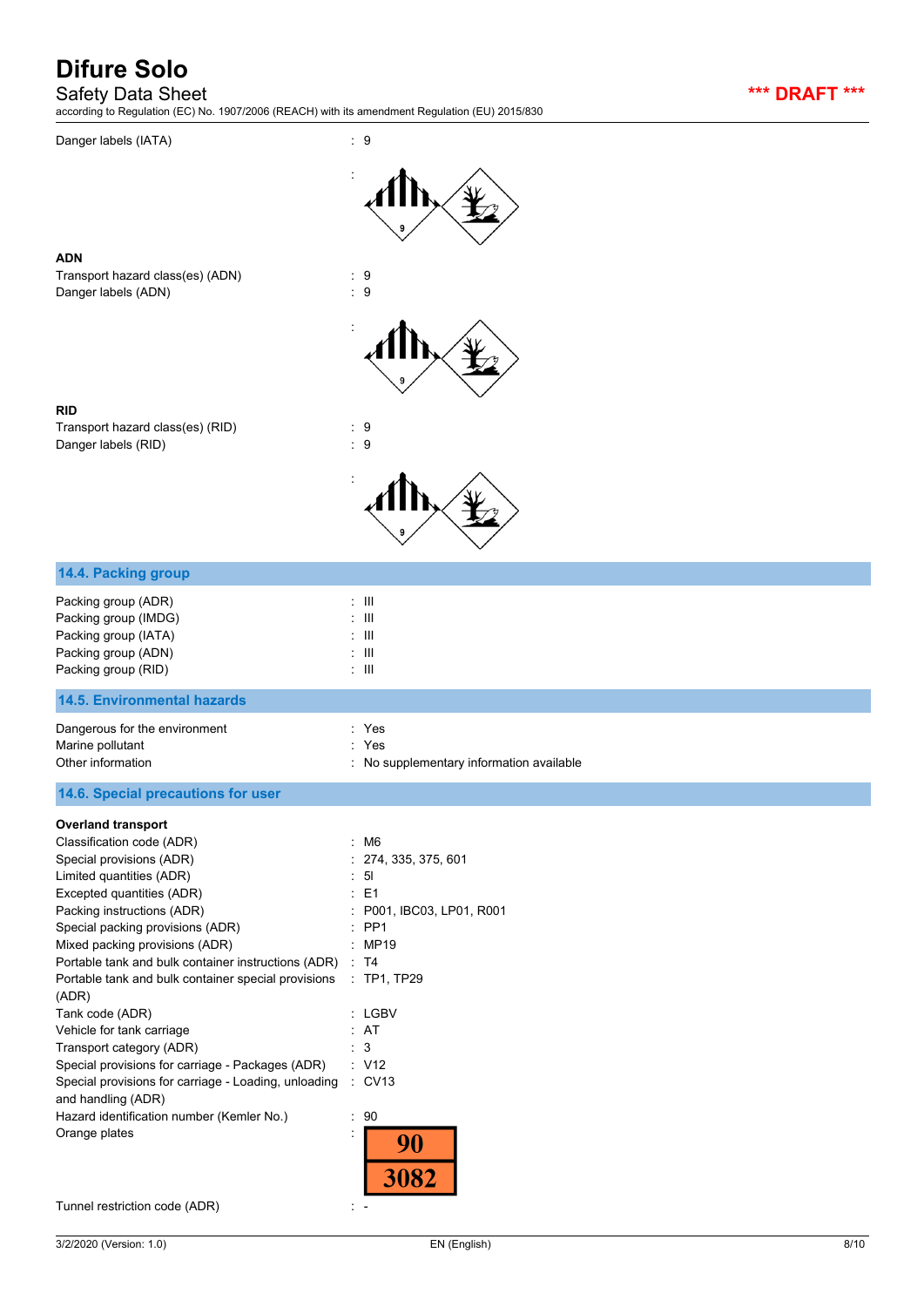Safety Data Sheet **\*\*\* DRAFT \*\*\*** alation (EU) 2015/830

| according to Regulation (EC) No. 1907/2006 (REACH) with its amendment Regulation (EU) 20 |                           |
|------------------------------------------------------------------------------------------|---------------------------|
| <b>Transport by sea</b>                                                                  |                           |
| Special provisions (IMDG)                                                                | : 274, 335, 969           |
| Limited quantities (IMDG)                                                                | : 5 L                     |
| Excepted quantities (IMDG)                                                               | $\therefore$ E1           |
| Packing instructions (IMDG)                                                              | : LPO1, PO01              |
| Special packing provisions (IMDG)                                                        | $:$ PP1                   |
| IBC packing instructions (IMDG)                                                          | : IBC03                   |
| Tank instructions (IMDG)                                                                 | : T4                      |
| Tank special provisions (IMDG)                                                           | : TP2, TP29               |
| EmS-No. (Fire)                                                                           | $: F-A$                   |
| EmS-No. (Spillage)                                                                       | $: S-F$                   |
| Stowage category (IMDG)                                                                  | : A                       |
| Air transport                                                                            |                           |
| PCA Excepted quantities (IATA)                                                           | $E = 1$                   |
| PCA Limited quantities (IATA)                                                            | : Y964                    |
| PCA limited quantity max net quantity (IATA)                                             | 30kgG                     |
| PCA packing instructions (IATA)                                                          | 964                       |
| PCA max net quantity (IATA)                                                              | : 450L                    |
| CAO packing instructions (IATA)                                                          | : 964                     |
| CAO max net quantity (IATA)                                                              | : 450L                    |
| Special provisions (IATA)                                                                | : A97, A158, A197         |
| ERG code (IATA)                                                                          | : 9L                      |
| Inland waterway transport                                                                |                           |
| Classification code (ADN)                                                                | : M6                      |
| Special provisions (ADN)                                                                 | : 274, 335, 375, 601      |
| Limited quantities (ADN)                                                                 | : 5 L                     |
| Excepted quantities (ADN)                                                                | : E1                      |
| Carriage permitted (ADN)                                                                 | : T                       |
| Equipment required (ADN)                                                                 | $:$ PP                    |
| Number of blue cones/lights (ADN)                                                        | : 0                       |
| <b>Rail transport</b>                                                                    |                           |
| Classification code (RID)                                                                | : M6                      |
| Special provisions (RID)                                                                 | : 274, 335, 375, 601      |
| Excepted quantities (RID)                                                                | : E1                      |
| Packing instructions (RID)                                                               | : P001, IBC03, LP01, R001 |
| Special packing provisions (RID)                                                         | $:$ PP1                   |
| Mixed packing provisions (RID)                                                           | $\therefore$ MP19         |
| Portable tank and bulk container instructions (RID) : T4                                 |                           |
| Portable tank and bulk container special provisions : TP1, TP29                          |                           |
| (RID)                                                                                    |                           |

| (RID)                                                                      |              |
|----------------------------------------------------------------------------|--------------|
| Tank codes for RID tanks (RID)                                             | : LGBV       |
| Transport category (RID)                                                   | : 3          |
| Special provisions for carriage - Packages (RID)                           | : W12        |
| Special provisions for carriage - Loading, unloading<br>and handling (RID) | : CW13, CW31 |
| Colis express (express parcels) (RID)                                      | : CE8        |
| Hazard identification number (RID)                                         | : 90         |

### **14.7. Transport in bulk according to Annex II of Marpol and the IBC Code**

#### Not applicable

# **SECTION 15: Regulatory information**

**15.1. Safety, health and environmental regulations/legislation specific for the substance or mixture**

#### **15.1.1. EU-Regulations**

Contains no REACH substances with Annex XVII restrictions

Contains no substance on the REACH candidate list

Contains no REACH Annex XIV substances

Contains no substance subject to Regulation (EU) No 649/2012 of the European Parliament and of the Council of 4 July 2012 concerning the export and import of hazardous chemicals.